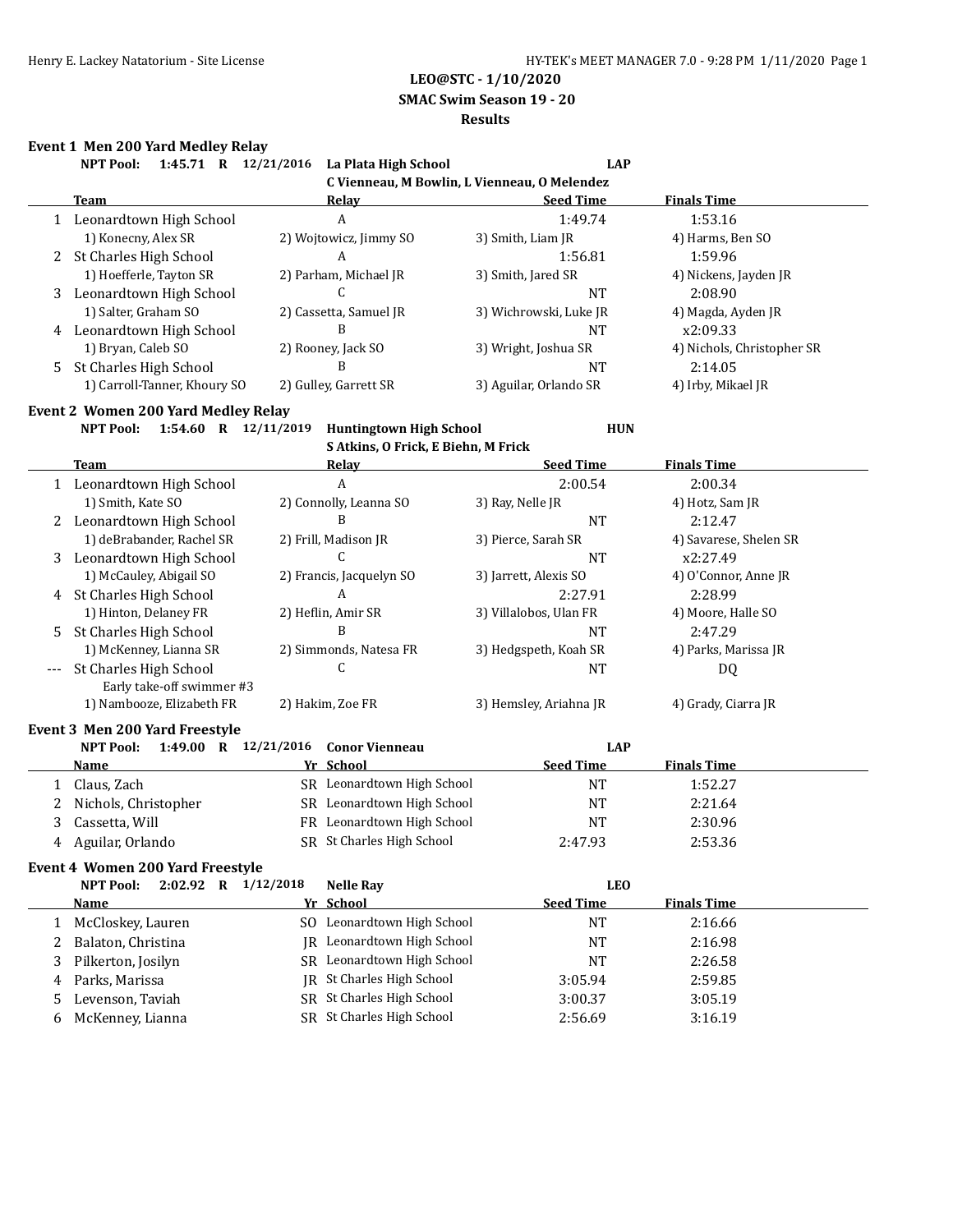**SMAC Swim Season 19 - 20**

## **Results**

# **Event 5 Men 200 Yard IM**

|                | <b>NPT Pool:</b>                                           |             | 2:03.96 R 12/14/2016 | <b>Conor Vienneau</b>      |                  | <b>LAP</b>         |  |
|----------------|------------------------------------------------------------|-------------|----------------------|----------------------------|------------------|--------------------|--|
|                | <b>Name</b>                                                |             |                      | Yr School                  | <b>Seed Time</b> | <b>Finals Time</b> |  |
| 1              | Jamsiuk, Zach                                              |             |                      | SO Leonardtown High School | <b>NT</b>        | 2:27.87            |  |
| 2              | Wichrowski, Luke                                           |             | IR                   | Leonardtown High School    | <b>NT</b>        | 2:37.70            |  |
| 3              | Parham, Michael                                            |             |                      | JR St Charles High School  | 2:33.77          | 2:41.51            |  |
| 4              | Rooney, Jack                                               |             | SO.                  | Leonardtown High School    | <b>NT</b>        | 2:43.52            |  |
| 5              | Carroll-Tanner, Khoury                                     |             |                      | SO St Charles High School  | 2:58.83          | 3:01.95            |  |
|                | Event 6 Women 200 Yard IM                                  |             |                      |                            |                  |                    |  |
|                | <b>NPT Pool:</b>                                           | $2:14.88$ R | 1/12/2018            | <b>Hayley Newton</b>       |                  | <b>LEO</b>         |  |
|                | <u>Name</u>                                                |             |                      | Yr School                  | <b>Seed Time</b> | <b>Finals Time</b> |  |
| $\mathbf{1}$   | Bonds, Gabrielle                                           |             |                      | FR Leonardtown High School | <b>NT</b>        | 2:28.78            |  |
| 2              | Jarrett, Alexis                                            |             |                      | SO Leonardtown High School | 2:38.03          | 2:40.53            |  |
| 3              | McCauley, Abigail                                          |             |                      | SO Leonardtown High School | <b>NT</b>        | 2:40.67            |  |
| 4              | Villalobos, Ulan                                           |             |                      | FR St Charles High School  | 2:38.76          | 2:41.91            |  |
| 5              | Moore, Halle                                               |             | SO.                  | St Charles High School     | 3:23.60          | 3:15.18            |  |
|                | Event 7 Men 50 Yard Freestyle                              |             |                      |                            |                  |                    |  |
|                | <b>NPT Pool:</b>                                           | 23.51 R     | 1/3/2020             | <b>Tyler Perrie</b>        |                  | <b>NPT</b>         |  |
|                | Name                                                       |             |                      | Yr School                  | <b>Seed Time</b> | <b>Finals Time</b> |  |
|                | 1 Harms, Ben                                               |             |                      | SO Leonardtown High School | <b>NT</b>        | 24.23              |  |
| 2              | Hoefferle, Tayton                                          |             |                      | SR St Charles High School  | 25.49            | 25.54              |  |
| 3              | Loesch, Andy                                               |             |                      | FR Leonardtown High School | 26.86            | 26.55              |  |
| 4              | Nickens, Jayden                                            |             |                      | JR St Charles High School  | 26.39            | 27.79              |  |
| 5              | Salter, Graham                                             |             |                      | SO Leonardtown High School | <b>NT</b>        | 29.00              |  |
| 6              | Webster, Nick                                              |             |                      | JR St Charles High School  | 32.49            | 32.89              |  |
|                | Northrup, Ryan                                             |             |                      | SR Leonardtown High School | <b>NT</b>        | X26.41             |  |
| ---            | Johnson, Russell                                           |             | FR                   | Leonardtown High School    | 28.81            | X27.95             |  |
|                | Coleman, Thomas                                            |             | SO.                  | Leonardtown High School    | 29.65            | X30.06             |  |
| $---$          | Joy, John                                                  |             | SO.                  | St Charles High School     | 33.64            | X33.76             |  |
| $---$          | Baird, Jonathan                                            |             |                      | SO St Charles High School  | 33.35            | X34.12             |  |
|                |                                                            |             |                      |                            |                  |                    |  |
|                | <b>Event 8 Women 50 Yard Freestyle</b><br><b>NPT Pool:</b> |             | 25.81 R 1/26/2018    | <b>Megan Schueller</b>     |                  | <b>LAP</b>         |  |
|                | Name                                                       |             |                      | Yr School                  | <b>Seed Time</b> | <b>Finals Time</b> |  |
|                | 1 Allred, Caroline                                         |             |                      | FR Leonardtown High School | <b>NT</b>        | 28.85              |  |
| 2              | Frill, Madison                                             |             |                      | JR Leonardtown High School | <b>NT</b>        | 29.10              |  |
| 3              | Savarese, Shelen                                           |             |                      | SR Leonardtown High School | NT               | 29.45              |  |
| 4              | Parks, Marissa                                             |             |                      | JR St Charles High School  | 33.28            | 31.93              |  |
| 5              | Venson, Diamond                                            |             |                      | FR St Charles High School  | 34.88            | 34.04              |  |
| 6              | Caaya, Helena                                              |             | SR                   | St Charles High School     | 39.37            | 37.49              |  |
| $---$          | Kosich, Julia                                              |             | FR                   | Leonardtown High School    | <b>NT</b>        | X31.43             |  |
| ---            | Wilkes, Alexis                                             |             | IR                   | Leonardtown High School    | 32.90            | X32.86             |  |
| $--$           | Zatonska, Magdalena                                        |             | IR                   | Leonardtown High School    | 33.48            | X33.36             |  |
| $---$          | Hemsley, Ariahna                                           |             | IR                   | St Charles High School     | <b>NT</b>        | X34.05             |  |
|                | Fisette, Monet                                             |             | FR                   | St Charles High School     | 37.51            | X38.42             |  |
| $---$<br>$---$ | Grady, Ciarra                                              |             |                      | JR St Charles High School  | 42.07            | X41.22             |  |
|                |                                                            |             |                      |                            |                  |                    |  |
|                | Event 11 Men 100 Yard Butterfly                            |             |                      |                            |                  |                    |  |
|                | <b>NPT Pool:</b>                                           |             | 56.32 R 12/21/2016   | <b>Lawrence Sapp</b>       |                  | <b>NPT</b>         |  |
|                | <u>Name</u>                                                |             |                      | Yr School                  | <b>Seed Time</b> | <b>Finals Time</b> |  |
|                | 1 Konecny, Alex                                            |             |                      | SR Leonardtown High School | <b>NT</b>        | 1:03.53            |  |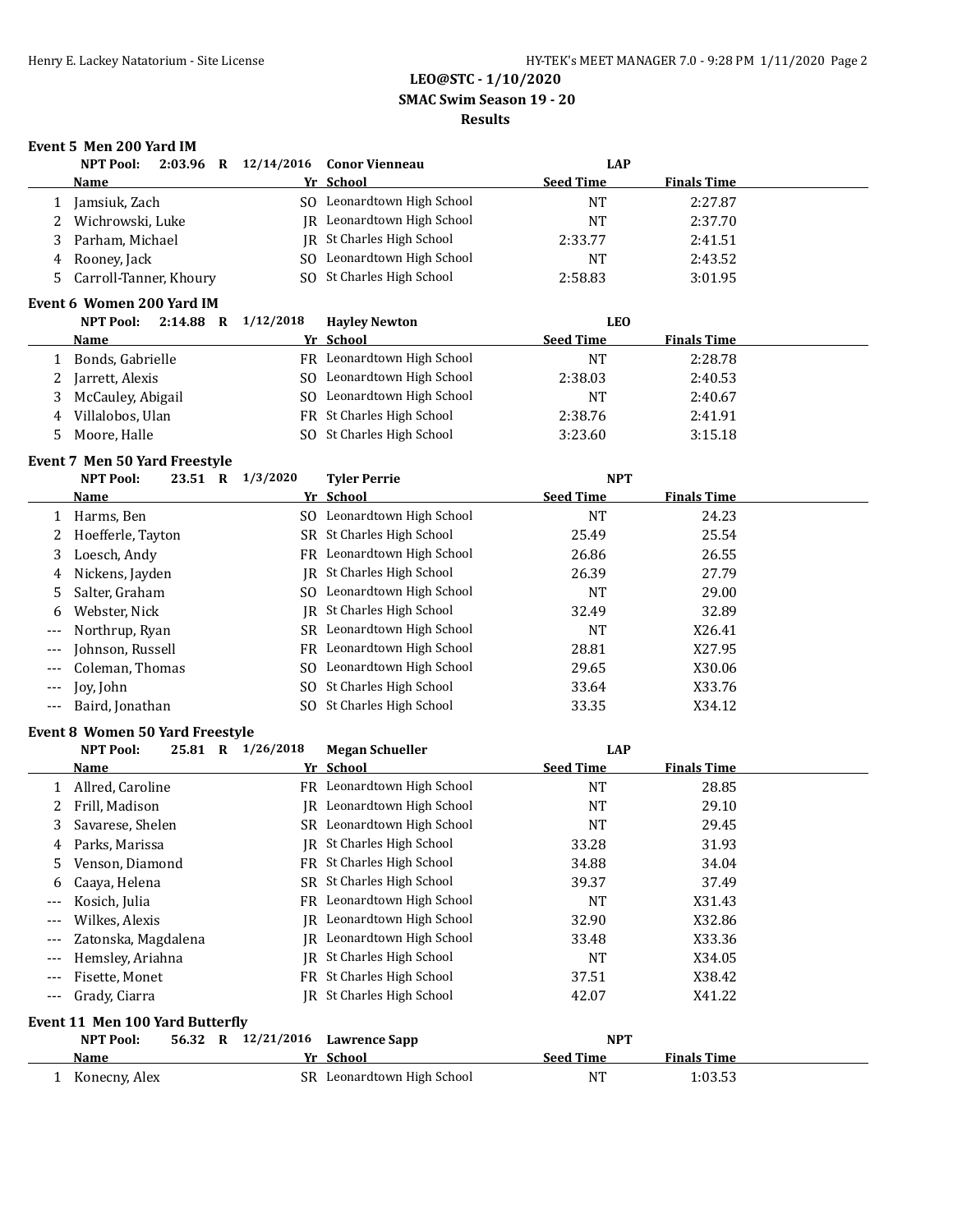#### **SMAC Swim Season 19 - 20**

### **Results**

# **(Event 11 Men 100 Yard Butterfly)**

| <b>Name</b>        | Yr School                  | <b>Seed Time</b> | <b>Finals Time</b> |  |
|--------------------|----------------------------|------------------|--------------------|--|
| Smith, Liam        | IR Leonardtown High School | 1:03.58          | 1:03.90            |  |
| Loesch, Andy       | FR Leonardtown High School | NT               | 1:09.20            |  |
| 4 Aguilar, Orlando | SR St Charles High School  | 1:15.98          | 1:17.22            |  |
| Webster, Nick      | IR St Charles High School  | NT               | D0                 |  |
| Alternating Kick   |                            |                  |                    |  |

### **Event 12 Women 100 Yard Butterfly**

| $1:01.09$ R<br><b>NPT Pool:</b> | 1/13/2017 | <b>Laurel Gallaudet</b>          | <b>NOC</b>       |                    |
|---------------------------------|-----------|----------------------------------|------------------|--------------------|
| Name                            |           | Yr School                        | <b>Seed Time</b> | <b>Finals Time</b> |
| 1 Ray, Nelle                    |           | IR Leonardtown High School       | 1:00.06          | 1:00.37R           |
| 2 McCloskey, Lauren             |           | SO Leonardtown High School       | 1:08.32          | 1:08.35            |
| 3 Allred, Adrianne              |           | FR Leonardtown High School       | NT               | 1:10.14            |
| 4 Hemsley, Ariahna              |           | <b>IR</b> St Charles High School | 1:45.66          | 1:43.68            |
| Hedgspeth, Koah                 |           | SR St Charles High School        | 1:46.89          | 1:51.73            |

#### **Event 13 Men 100 Yard Freestyle**

| <b>NPT Pool:</b><br>50.48<br>R | 1/26/2018 | <b>Conor Vienneau</b>      | LAP              |                    |  |
|--------------------------------|-----------|----------------------------|------------------|--------------------|--|
| Name                           |           | Yr School                  | <b>Seed Time</b> | <b>Finals Time</b> |  |
| Walls, Ben                     |           | JR Leonardtown High School | 1:01.19          | 58.99              |  |
| 2 Smith, Jared                 |           | SR St Charles High School  | 59.55            | 1:00.29            |  |
| Cassetta, Samuel               |           | JR Leonardtown High School | NT               | 1:01.64            |  |
| 4 Salter, Graham               |           | SO Leonardtown High School | NT               | 1:03.39            |  |
| 5 Irby, Mikael                 |           | JR St Charles High School  | 1:13.62          | 1:16.81            |  |
| 6 Gulley, Garrett              |           | SR St Charles High School  | 1:14.51          | 1:16.91            |  |

#### **Event 14 Women 100 Yard Freestyle**

|    | <b>NPT Pool:</b><br>56.67<br>R | 12/21/2016 Nathalie LaFontant | <b>NPT</b>       |                    |  |
|----|--------------------------------|-------------------------------|------------------|--------------------|--|
|    | Name                           | Yr School                     | <b>Seed Time</b> | <b>Finals Time</b> |  |
|    | Smith, Kate                    | SO Leonardtown High School    | NT               | 1:01.15            |  |
|    | Scott, Laura                   | SR Leonardtown High School    | 1:00.93          | 1:02.58            |  |
|    | 3 Wojtowicz, Jenny             | FR Leonardtown High School    | NΤ               | 1:04.74            |  |
| 4  | Moore, Halle                   | SO St Charles High School     | 1:14.55          | 1:14.57            |  |
| 5. | Simmonds, Natesa               | FR St Charles High School     | NT               | 1:18.01            |  |
| 6  | Hinton, Delaney                | FR St Charles High School     | 1:16.85          | 1:20.52            |  |

### **Event 15 Men 500 Yard Freestyle**

|          | <b>NPT Pool:</b><br>$5:02.39$ R         | 12/13/2017 | Ethan Williams             | <b>HUN</b>       |                    |  |
|----------|-----------------------------------------|------------|----------------------------|------------------|--------------------|--|
|          | <b>Name</b>                             |            | Yr School                  | <b>Seed Time</b> | <b>Finals Time</b> |  |
| 1        | Benson, Taylor                          |            | SR Leonardtown High School | <b>NT</b>        | 6:05.19            |  |
|          | Dela Cuesta, Victor                     |            | FR Leonardtown High School | <b>NT</b>        | 6:20.08            |  |
| 3        | Cassetta, Samuel                        | IR         | Leonardtown High School    | NT               | 6:57.10            |  |
| 4        | Carroll-Tanner, Khoury                  | SO.        | St Charles High School     | 7:30.51          | 7:36.69            |  |
| $\cdots$ | Villlalobos, Will                       |            | IR St Charles High School  | 8:08.35          | <b>NS</b>          |  |
|          | Event 16 Women 500 Yard Freestyle       |            |                            |                  |                    |  |
|          |                                         |            |                            |                  |                    |  |
|          | 5:28.69 R 1/12/2018<br><b>NPT Pool:</b> |            | <b>Nelle Ray</b>           | <b>LEO</b>       |                    |  |
|          | Name                                    |            | Yr School                  | <b>Seed Time</b> | <b>Finals Time</b> |  |
|          | Duke, Amaya                             | SO.        | Leonardtown High School    | NT               | 5:52.23            |  |
|          | Wojtowicz, Jenny                        |            | FR Leonardtown High School | 6:12.43          | 6:14.29            |  |
| 3        | Carrigg, Anna Kate                      | SO.        | Leonardtown High School    | NT               | 6:34.64            |  |
| 4        | Villalobos, Ulan                        |            | FR St Charles High School  | 6:30.29          | 6:39.44            |  |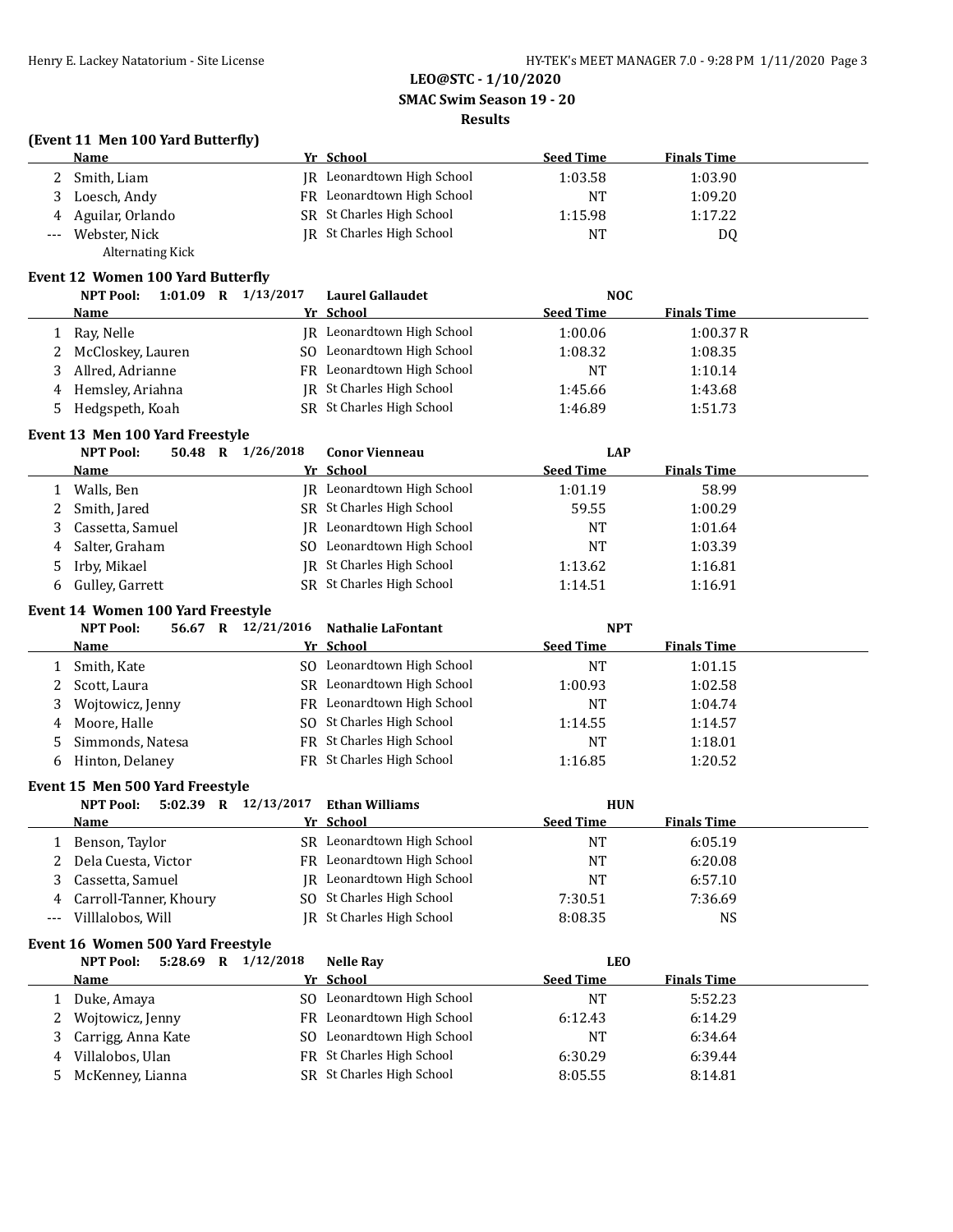**SMAC Swim Season 19 - 20**

### **Results**

#### **Event 17 Men 200 Yard Freestyle Relay**

|              | Event 17 Men 200 Yard Freestyle Relay<br>1:36.14 R 1/31/2018<br><b>NPT Pool:</b> | <b>Leonardtown High School</b>         | <b>LEO</b>               |                           |
|--------------|----------------------------------------------------------------------------------|----------------------------------------|--------------------------|---------------------------|
|              |                                                                                  | Z Claus, B Carrigg, L Russell, A Bacon |                          |                           |
|              | <b>Team</b>                                                                      | Relay                                  | <b>Seed Time</b>         | <b>Finals Time</b>        |
|              | 1 Leonardtown High School                                                        | $\boldsymbol{A}$                       | 1:35.91                  | 1:39.69                   |
|              | 1) Benson, Taylor SR                                                             | 2) Jamsiuk, Zach SO                    | 3) Harms, Ben SO         | 4) Wojtowicz, Jimmy SO    |
|              | 2 St Charles High School                                                         | A                                      | 1:46.92                  | 1:46.00                   |
|              | 1) Smith, Jared SR                                                               | 2) Parham, Michael JR                  | 3) Nickens, Jayden JR    | 4) Hoefferle, Tayton SR   |
| 3            | Leonardtown High School                                                          | B                                      | <b>NT</b>                | 1:48.38                   |
|              | 1) Wright, Joshua SR                                                             | 2) Cassetta, Will FR                   | 3) Cassetta, Samuel JR   | 4) Loesch, Andy FR        |
|              | 4 Leonardtown High School                                                        | C                                      | <b>NT</b>                | x1:56.39                  |
|              | 1) Dela Cuesta, Victor FR                                                        | 2) Nichols, Christopher SR             | 3) Horner, Zachary FR    | 4) Rooney, Jack SO        |
| 5.           | <b>St Charles High School</b>                                                    | B                                      | 1:59.68                  | 2:11.80                   |
|              | 1) Irby, Mikael JR                                                               | 2) Baird, Jonathan SO                  | 3) Gulley, Garrett SR    | 4) Webster, Nick JR       |
|              | Event 18 Women 200 Yard Freestyle Relay                                          |                                        |                          |                           |
|              | <b>NPT Pool:</b><br>1:46.87 R 1/31/2018                                          | <b>Leonardtown High School</b>         | <b>LEO</b>               |                           |
|              |                                                                                  | H Newton, E Carrigg, S Hotz, N Ray     |                          |                           |
|              | <b>Team</b>                                                                      | Relay                                  | <b>Seed Time</b>         | <b>Finals Time</b>        |
|              | 1 Leonardtown High School                                                        | A                                      | 1:51.42                  | 1:50.23                   |
|              | 1) Ray, Nelle JR                                                                 | 2) Duke, Amaya SO                      | 3) Pilkerton, Josilyn SR | 4) Bonds, Gabrielle FR    |
| 2            | Leonardtown High School                                                          | B                                      | <b>NT</b>                | 1:58.88                   |
|              | 1) Frill, Madison JR                                                             | 2) O'Connor, Anne JR                   | 3) Jones, Ava FR         | 4) Carrigg, Anna Kate SO  |
| 3            | Leonardtown High School                                                          | $\mathcal{C}$                          | <b>NT</b>                | x2:01.87                  |
|              | 1) Wilkes, Alexis JR                                                             | 2) Jarrett, Alexis SO                  | 3) McCauley, Abigail SO  | 4) deBrabander, Rachel SR |
|              | 4 St Charles High School                                                         | A                                      | 2:08.82                  | 2:07.82                   |
|              | 1) Moore, Halle SO                                                               | 2) Simmonds, Natesa FR                 | 3) Parks, Marissa JR     | 4) Villalobos, Ulan FR    |
| 5            | St Charles High School                                                           | B                                      | 2:20.30                  | 2:19.61                   |
|              | 1) Hinton, Delaney FR                                                            | 2) Nambooze, Elizabeth FR              | 3) Heflin, Amir SR       | 4) Venson, Diamond FR     |
| 6            | St Charles High School                                                           | C                                      | <b>NT</b>                | x2:41.31                  |
|              | 1) Fisette, Monet FR                                                             | 2) Grady, Ciarra JR                    | 3) Hakim, Zoe FR         | 4) Caaya, Helena SR       |
|              | <b>Event 19 Men 100 Yard Backstroke</b>                                          |                                        |                          |                           |
|              | 55.94 R 12/21/2016<br><b>NPT Pool:</b>                                           | <b>Conor Vienneau</b>                  | <b>LAP</b>               |                           |
|              | Name                                                                             | Yr School                              | <b>Seed Time</b>         | <b>Finals Time</b>        |
| $\mathbf{1}$ | Konecny, Alex                                                                    | SR Leonardtown High School             | 1:03.45                  | 1:03.33                   |
| 2            | Smith, Liam                                                                      | JR Leonardtown High School             | <b>NT</b>                | 1:08.56                   |
| 3            | Hoefferle, Tayton                                                                | SR St Charles High School              | 1:08.36                  | 1:08.78                   |
| 4            | Cassetta, Will                                                                   | FR Leonardtown High School             | <b>NT</b>                | 1:13.53                   |
| 5            | Baird, Jonathan                                                                  | SO St Charles High School              | <b>NT</b>                | 2:01.30                   |
|              |                                                                                  |                                        |                          |                           |

# **Event 20 Women 100 Yard Backstroke**

| 1:01.87<br>R<br>NPT Pool: | 12/13/2017<br><b>Maddie Frick</b> | <b>HUN</b>       |                    |
|---------------------------|-----------------------------------|------------------|--------------------|
| Name                      | Yr School                         | <b>Seed Time</b> | <b>Finals Time</b> |
| 1 Hotz, Sam               | <b>IR</b> Leonardtown High School | 1:07.39          | 1:08.13            |
| 2 Bonds, Gabrielle        | FR Leonardtown High School        | NΤ               | 1:08.70            |
| 3 Pierce, Sarah           | SR Leonardtown High School        | NT               | 1:13.34            |
| 4 Hinton, Delaney         | FR St Charles High School         | 1:29.79          | 1:33.34            |
| 5 Caaya, Helena           | SR St Charles High School         | 1:49.26          | 1:51.79            |
| --- Hakim, Zoe            | FR St Charles High School         | NT               | DQ                 |
|                           |                                   |                  |                    |

Not on back off wall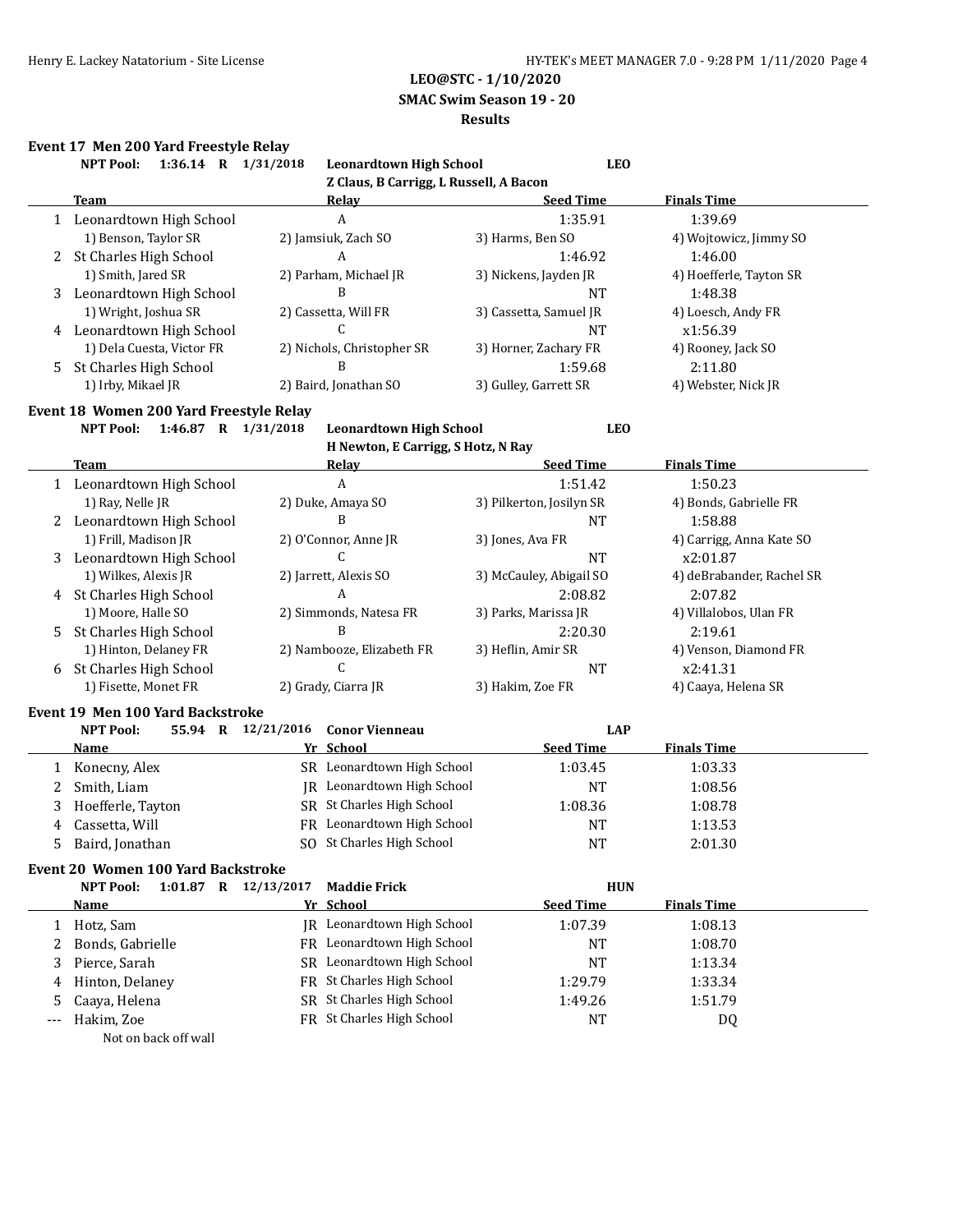# **LEO@STC - 1/10/2020 SMAC Swim Season 19 - 20 Results**

## **Event 21 Men 100 Yard Breaststroke**

| <b>NPT Pool:</b><br>$1:06.33$ R | 12/20/2017<br><b>Kristopher Schueller</b> | LAP              |                    |
|---------------------------------|-------------------------------------------|------------------|--------------------|
| Name                            | Yr School                                 | <b>Seed Time</b> | <b>Finals Time</b> |
| 1 Claus, Zach                   | SR Leonardtown High School                | <b>NT</b>        | 1:06.94            |
| 2 Northrup, Ryan                | SR Leonardtown High School                | 1:09.58          | 1:08.83            |
| 3 Jamsiuk, Zach                 | Leonardtown High School<br>SO.            | NT               | 1:19.62            |
| 4 Parham, Michael               | IR St Charles High School                 | 1:25.12          | 1:27.44            |
| 5 Gulley, Garrett               | SR St Charles High School                 | 1:29.09          | 1:32.06            |

#### **Event 22 Women 100 Yard Breaststroke**

|       | <b>NPT Pool:</b><br>$1:08.98$ R | 12/11/2019 | Olivia Frick               | <b>HUN</b>       |                    |  |
|-------|---------------------------------|------------|----------------------------|------------------|--------------------|--|
|       | <b>Name</b>                     |            | Yr School                  | <b>Seed Time</b> | <b>Finals Time</b> |  |
|       | Ray, Nelle                      |            | JR Leonardtown High School | NΤ               | 1:16.01            |  |
|       | 2 Frill, Madison                |            | JR Leonardtown High School | 1:21.33          | 1:22.40            |  |
|       | 3 Zatonska, Magdalena           |            | IR Leonardtown High School | <b>NT</b>        | 1:36.92            |  |
|       | 4 Simmonds, Natesa              |            | FR St Charles High School  | 1:41.84          | 1:41.10            |  |
|       | 5 Hedgspeth, Koah               |            | SR St Charles High School  | NT               | 1:54.45            |  |
| $---$ | Heflin, Amir                    |            | SR St Charles High School  | 1:47.95          | DQ                 |  |
|       | No Show Penalty Event           |            |                            |                  |                    |  |

#### **Event 23 Men 400 Yard Freestyle Relay**

#### **NPT Pool: 3:32.93 R 12/13/2019 Leonardtown High School LEO A Konecny, J Wojtowicz, H Wadsworth, Z Claus**

|       | A KONECHY, J WOJLOWICZ, H WAUSWOFTH, Z CIAUS |                        |                              |                      |  |  |  |  |
|-------|----------------------------------------------|------------------------|------------------------------|----------------------|--|--|--|--|
|       | Team                                         | Relav                  | <b>Seed Time</b>             | <b>Finals Time</b>   |  |  |  |  |
|       | Leonardtown High School                      | A                      | 3:32.45                      | 3:41.93              |  |  |  |  |
|       | 1) Konecny, Alex SR                          | 2) Smith, Liam JR      | 3) Wojtowicz, Jimmy SO       | 4) Claus, Zach SR    |  |  |  |  |
| 2     | Leonardtown High School                      | B                      | NT                           | 3:54.63              |  |  |  |  |
|       | 1) Harms, Ben SO                             | 2) Loesch, Andy FR     | 3) Jamsiuk, Zach SO          | 4) Benson, Taylor SR |  |  |  |  |
| 3     | Leonardtown High School                      |                        | NT                           | x4:11.00             |  |  |  |  |
|       | 1) Rock, Conner SO                           | 2) Magda, Ayden JR     | 3) Horner, Zachary FR        | 4) Walls, Ben JR     |  |  |  |  |
| 4     | St Charles High School                       | A                      | 4:27.11                      | 4:48.38              |  |  |  |  |
|       | 1) Nickens, Jayden JR                        | 2) Aguilar, Orlando SR | 3) Carroll-Tanner, Khoury SO | 4) Smith, Jared SR   |  |  |  |  |
| $---$ | St Charles High School                       | B                      | 5:06.95                      | DQ                   |  |  |  |  |
|       | Early take-off swimmer #3                    |                        |                              |                      |  |  |  |  |
|       | 1) Baird, Jonathan SO                        | 2) Irby, Mikael JR     | 3) Joy, John SO              | 4) Webster, Nick JR  |  |  |  |  |

### **Event 24 Women 400 Yard Freestyle Relay**

**NPT Pool: 3:53.38 R 1/12/2018 Leonardtown High School LEO H Newton, K Ng, S Hotz, N Ray**

|   | <b>Team</b>              | Relay                  | <b>Seed Time</b>        | <b>Finals Time</b>       |
|---|--------------------------|------------------------|-------------------------|--------------------------|
|   | Leonardtown High School  | A                      | 3:51.00                 | 4:09.94                  |
|   | 1) Allred, Caroline FR   | 2) Allred, Adrianne FR | 3) Scott, Laura SR      | 4) Bonds, Gabrielle FR   |
|   | Leonardtown High School  | B                      | NT                      | 4:17.13                  |
|   | 1) Smith, Kate SO        | 2) Wojtowicz, Jenny FR | 3) McCloskey, Lauren SO | 4) Connolly, Leanna SO   |
| 3 | Leonardtown High School  |                        | NΤ                      | x4:49.30                 |
|   | 1) Konecny, Emily FR     | 2) Jones, Ava FR       | 3) Repasi, Anna SR      | 4) Francis, Jacquelyn SO |
| 4 | St Charles High School   | A                      | 5:37.17                 | 5:48.38                  |
|   | 1) Levenson, Taviah SR   | 2) McKenney, Lianna SR | 3) Heflin, Amir SR      | 4) Hemsley, Ariahna JR   |
|   | 5 St Charles High School | В                      | 5:57.16                 | 6:25.06                  |
|   | 1) Caaya, Helena SR      | 2) Hedgspeth, Koah SR  | 3) Grady, Ciarra JR     | 4) Hakim, Zoe FR         |
|   |                          |                        |                         |                          |

### **Scores - Women**

Women - Team Rankings - Through Event 24